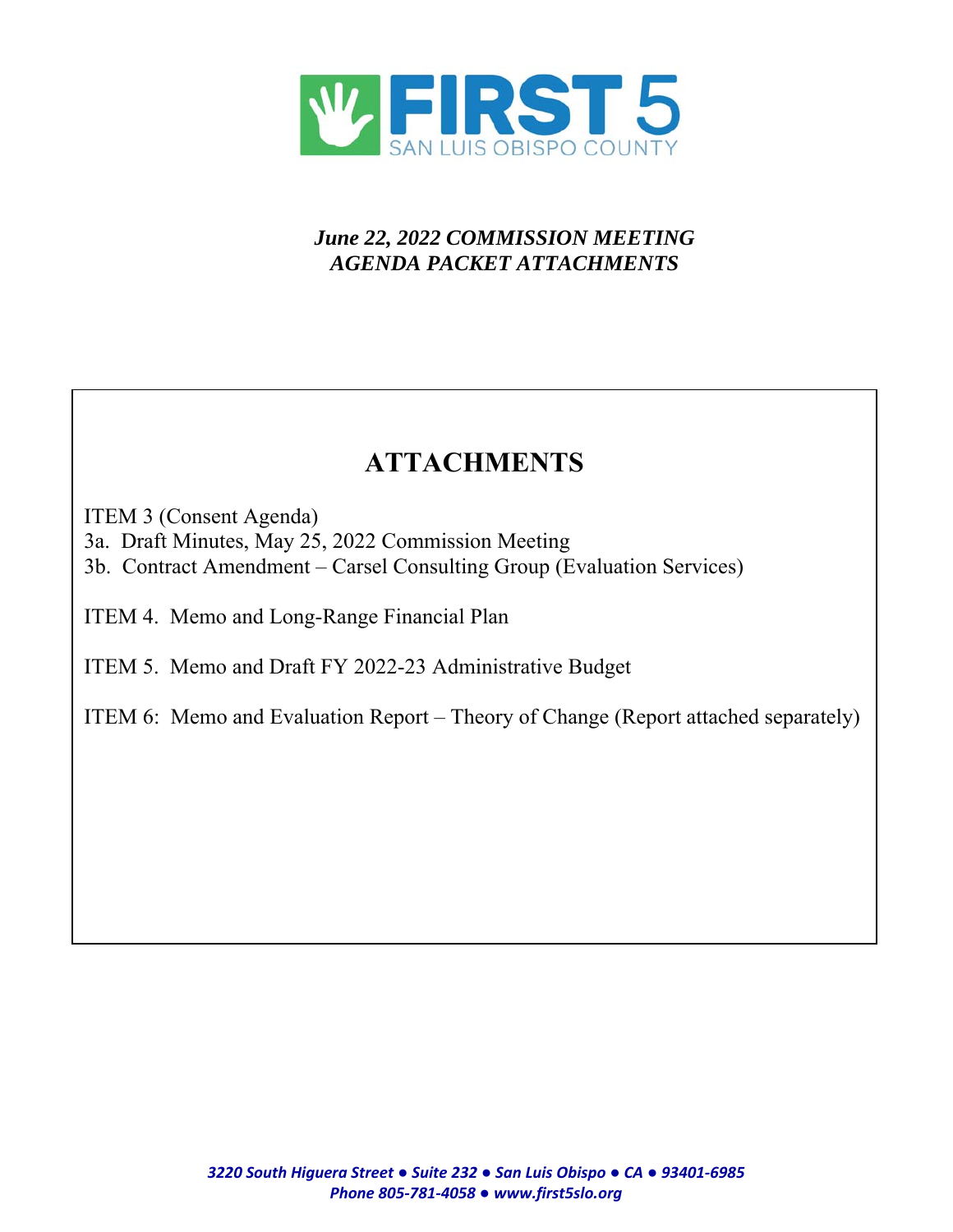#### **FIRST 5 SAN LUIS OBISPO COUNTY**  CHILDREN AND FAMILIES COMMISSION

#### **COMMISSION MEETING MINUTES**

May 25, 2022

#### **Current Commissioners Present**

| James Brescia           | <b>SLO County Office of Education</b>      |
|-------------------------|--------------------------------------------|
| Penny Borenstein, M.D.  | <b>SLO County Public Health Department</b> |
| Linda Belch             | <b>Department of Social Services</b>       |
| <b>Bruce Gibson</b>     | <b>SLO County Board of Supervisors</b>     |
| Erica Ruvalcaba-Heredia | <b>Community at Large</b>                  |
| <b>James Tedford</b>    | Medical Representative (AAP Chapter 2)     |
| <b>Alison Ventura</b>   | <b>Community at Large</b>                  |
| <b>Bob Watt</b>         | <b>Community at Large</b>                  |
|                         |                                            |

# **Commissioners Absent/Excused** --

Melinda Sokolowski Child Care Planning Council

## **Staff Present**

Commission staff: Wendy Wendt, Jason Wells Commission Counsel: Natalie Frye-Laacke

#### **Call to Order**

Chair Brescia called the meeting to order at 3:03 p.m.

#### **ITEM 1 - Public Comment – Items not on the agenda**

None.

#### **ITEM 2 – Commissioner Comments/Announcements**

Commissioner Belch – DSS is hiring a new group of social workers.

Commissioner Watt – Urged the Commission to be a voice for for gun safety. First 5's mission is focused on the safe rearing of our children. Public opinion alone isn't enough, but it helps. Possibly a more public position by First 5. Other Commissioners concurred that the Commission needs to take this topic up as a serious issue.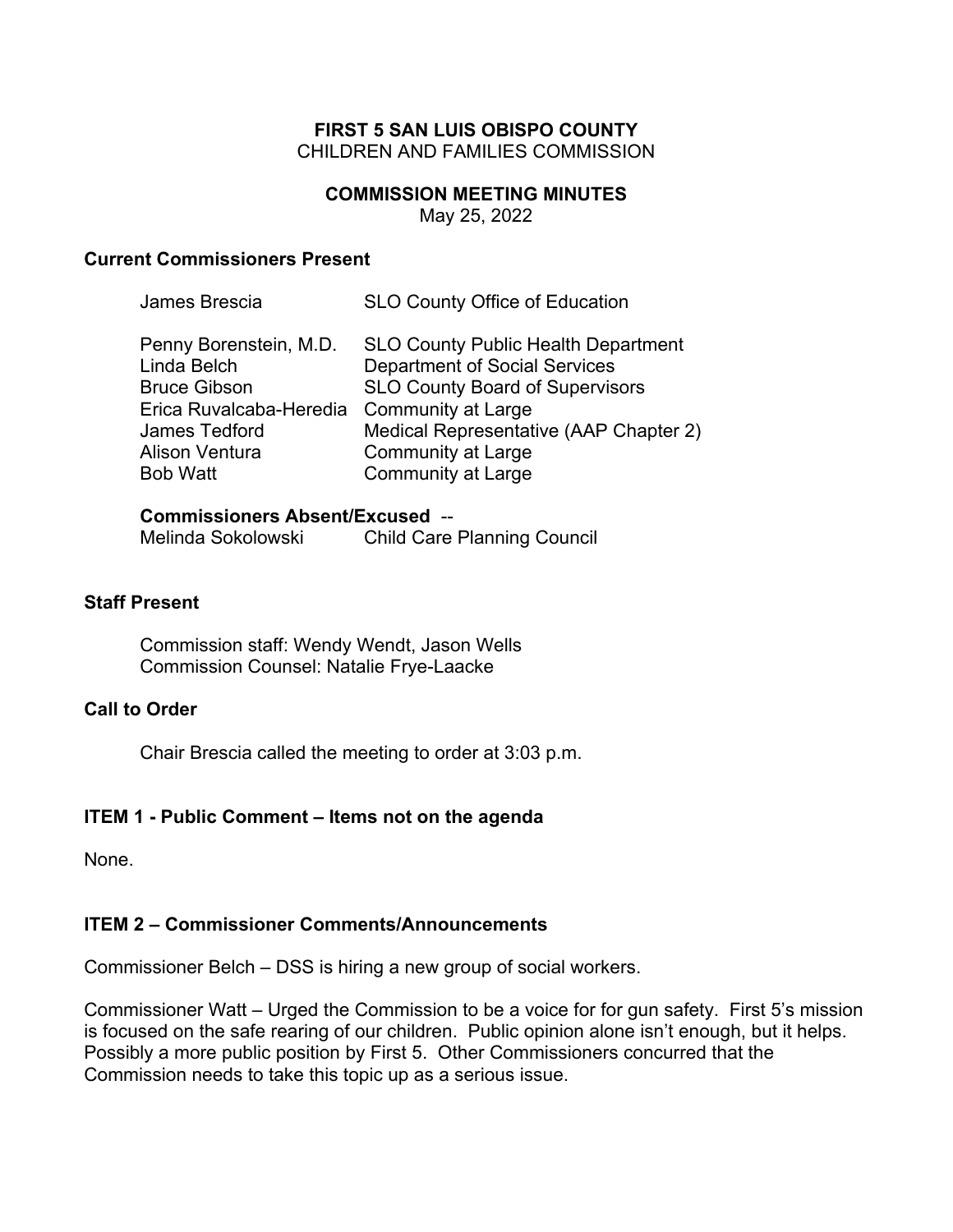Chair Brescia proposed agendizing this for further deliberation at the next Commission meeting. He also emphasized the importance of addressing mental health as related to gun violence.

#### **ITEM 3 - Consent Agenda**

- a. Approval of the March 23, 2022 Minutes
- b. Approval of the FY 2021-22 Third Quarterly Financial Report
- c. Approval of Office Lease Amendment with Walter Brothers Construction

*Public Comment:* 

Commissioner Tedford made a motion to approve the Consent Agenda. The motion was seconded by Commissioner Ventura and passed unanimously.

## **ITEM 4 – Staff Reports**

Executive Director Wendy Wendt and Associate Director Jason Wells provided updates on various First 5 activities:

- April Month of the Child and Child Abuse Prevention Month
- Children's Day in the Plaza
- Hands on Heroes @ Work
- First 5 Advocacy Day
- Family Friendly Workplace Insight Studio
- SLO Blues Baseball
- Talk Read Sing Time with Marilu Gomez
- Health Access Trainer-Trauma Informed Care Training
- We Are The Care Community Engagement through Community Voices Park Tour over the coming summer months

*Public Comment:* Dr. Doug Major, Optometric Care Associates, continued his update on early childhood vision issues. Children Now has organized a Vision Coalition. Working to mitigate lag in delay on getting kids glasses. San Miguel vision screening last Monday.

## **ITEM 5 -- MHSA Innovations Program and Evaluation Update: 3 by 3 Developmental Screening Partnership**

Becca Carsel, Carsel Consulting Group and Evaluator of First 5 programs including 3 by 3, presented preliminary findings and observations from the three-year pilot project with local pediatric practices to integrate comprehensive early and recurring developmental screenings into well-child visits. The Ages and Stages Questionnaire (ASQ) is the primary tool used in the project. Alison Borgsmiller, Nurse Practitioner with Bravo Pediatrics, was also on hand to provide insights and answer questions.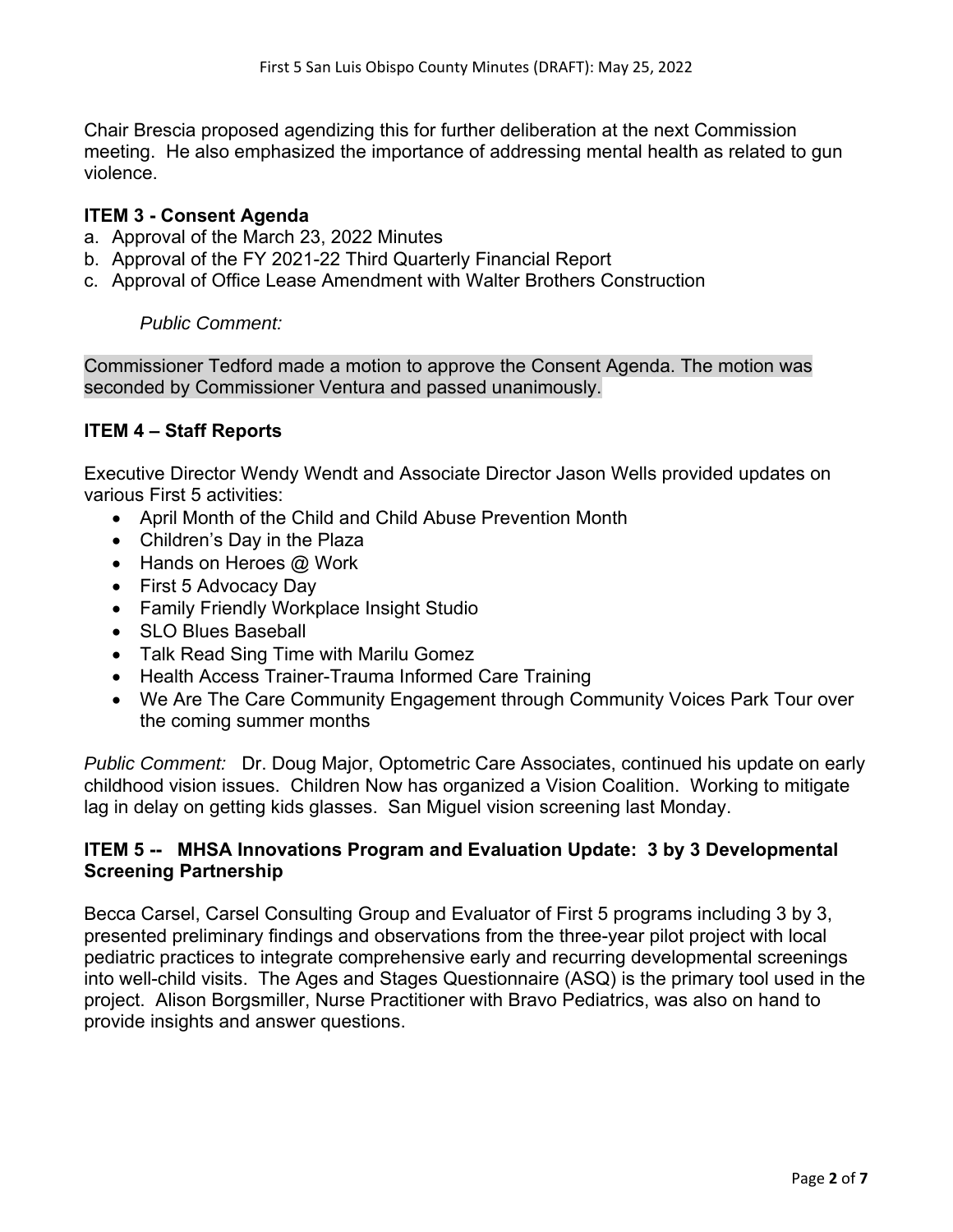#### Discussion:

Commissioner Watt asked for clarification on what triggers an ASQ-SE (a supplemental socialemotional screening tool). Ms. Borgsmiller explained that if *problem solving/communication* screening responses are in the "monitoring zone," the ASQ-SE is offered as an option.

Commissioner Belch – Did children who were screened in the monitoring zone get rescreened? Answer – yes.

Commissioner Borenstein asked when referrals are made by the pediatricians to Help Me Grow – case management? Basic needs? Ms. Carsel concurred and went on to explain that it can also be used for SE (i.e. social-emotional) referrals, especially when it's not clear what's going on, and/or if a family is coping with multiple issues.

Commissioner Ventura asked if the ASQ is connected to CDC milestones. Answer: The ASQ incorporates both AAP and CDC milestones. It is meant to be administered by the child's primary caregiver.

Commissioner Watt asked whether the ASQ picks up on the affective side of learning. Ms. Borgsmiller clarified that the core tool is focused on the very very young. The ASQ SE is really effective for 2  $\frac{1}{2}$  to 5 years.

Commissioner Belch encouraged assessing and designing this type of work with a race/equity/diversity lens.

Several Commissioners emphasized the importance of this work, and the value of supporting families' ability to self-administer the ASQ in various settings.

#### *Public Comment:*

Dr. Doug Major, Optometric Care Associates (via Zoom comment): "When we started our [First 5 funded} vision screening program, we attempted to do an early sensory evaluation with vision, hearing, motor with early suggests to parents and childcare providers about activities that would help ID and treat developmental delays early...before school and at a time with more likely parent interest and participation. I still think this is the way to go, empowering parents and giving play ideas to care givers early.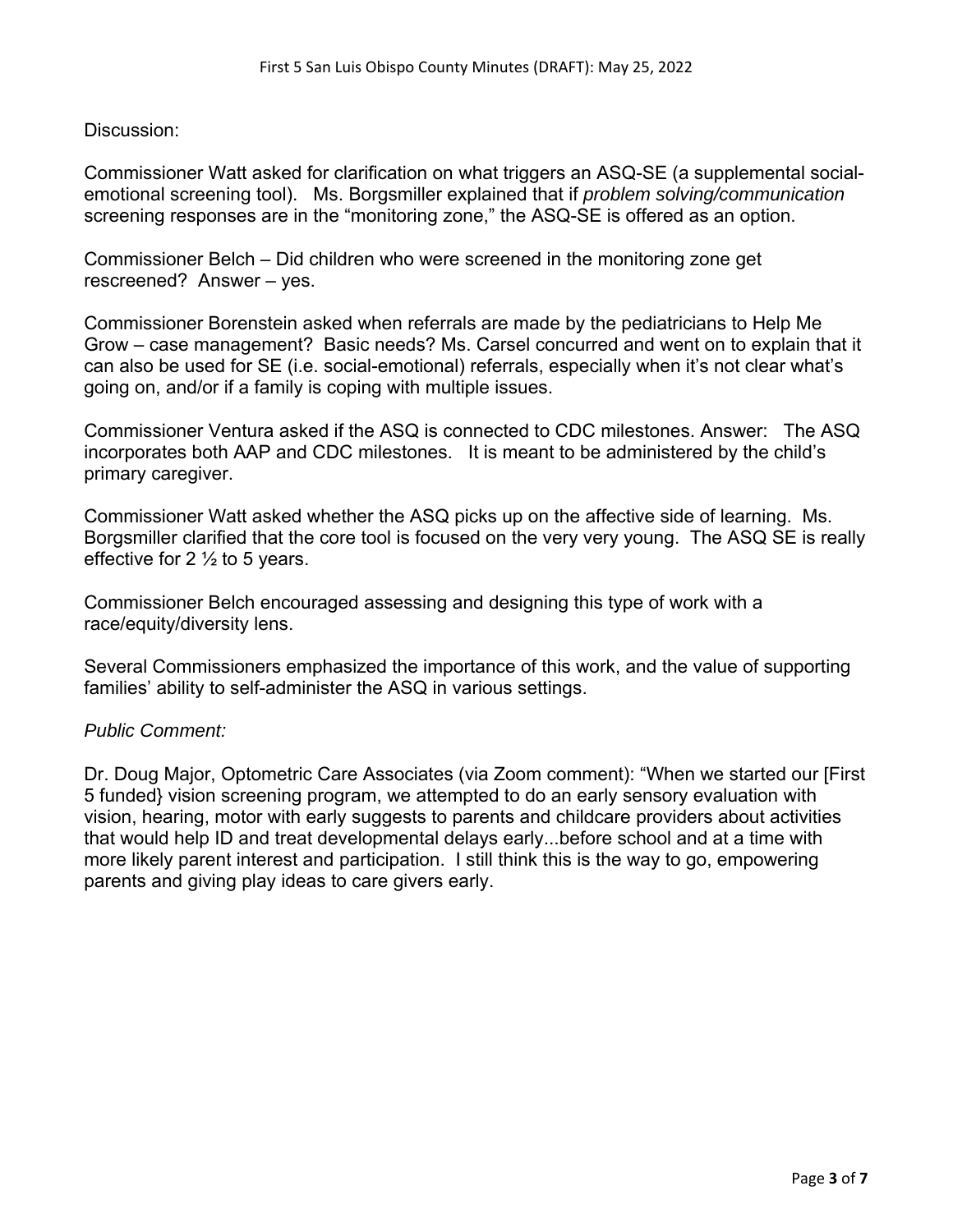# **ITEM 6 – Contract Approval: MP Health (ACTION ITEM)**

Associate Director Jason Wells introduced this item. The MP Health contract to date has been underspent. The question has been whether to continue the contract or allow to sunset. With MP Health staff and partners, Mr. Wells researched why the service has been underutilized. With support from partnering providers who may be interested in referring to MP Health (e.g. Promotores, family advocates, Help Me Grow), First 5 staff recommends extending the contract by one year with a reduced budget.

Commissioner Ruvalcaba-Heredia expressed support for the recommendation. She pointed out that it takes a new provider awhile to get established and recognized as a resource. MP Health has been getting more active in provider network meetings, is getting the word out. Also, the last two years, community members have been focused on basic needs and haven't sought out mental health supports as much.

#### *Public Comment: None*

Commissioner Ventura made a motion to approve a one-year \$53,000 contract with MP Health for bilingual family counseling services. The motion was seconded by Commissioner Ruvalcaba-Heredia and passed unanimously.

## **ITEM 7 – PUBLIC HEARING: Presentation and Action Regarding Human Relations Matters – Update to Staff Salary Schedules**

Executive Director Wendy Wendt introduced this item with ad hoc Personnel Committee members Commissioners Brescia and Belch. The Committee recommends salary schedule adjustments across the four current staff positions. Two specific adjustments were recommended:

- 1) Increase across the full step-schedule range (total of six steps) to align with current comparable local public sector schedules (County of San Luis Obispo as core proxy).
- 2) Addition of a 3% merit-based increase contingent also on availability of funds in the budget – for staff at the top step level. This adjustment is recommended to be an option over the next two fiscal years following the FY22-23 step schedule adjustment proposed in Item 1 above.

Commissioners Brescia and Belch elaborated that the objective was to couple parity for all with thoughtful increases for top-step employees based on performance.

Ms. Wendt added that the County Human Resources Department was helpful in providing guidance throughout the salary study process.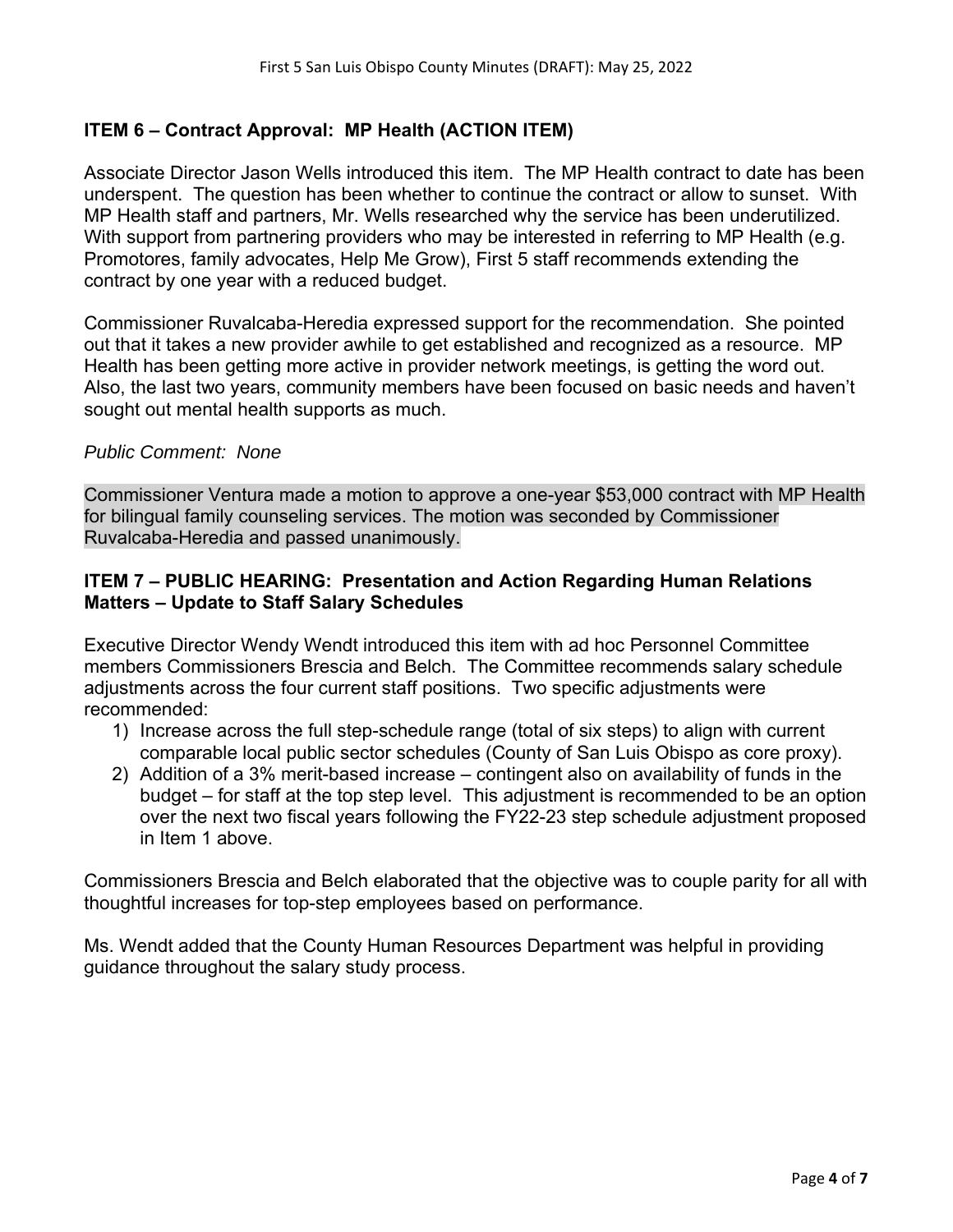| <b>INEW SCHEDULE STARTING</b><br>7/1/2022 |         |         |         |         |         |         | 6 Monthly (1) | Monthly (6) | Annual (1)   | Annual (6)   |
|-------------------------------------------|---------|---------|---------|---------|---------|---------|---------------|-------------|--------------|--------------|
| <b>I EXECUTIVE DIRECTOR</b>               | \$48.15 | \$50.56 | \$53.09 | \$55.74 | \$58.53 | \$61.45 | \$8,346.00    | \$10,651.85 | \$100,152.00 | \$127.822.15 |
| LASSOCIATE DIRECTOR                       | \$37.62 | \$39.50 | \$41.48 | \$43.55 | \$45.73 | \$48.01 | \$6,520.80    | \$8,322.38  | \$78,249.60  | \$99,868.52  |
| COORDINATOR (Communications)              | \$29.07 | \$30.52 | \$32.05 | \$33.65 | \$35.33 | \$37.10 | \$5,038.80    | \$6,430.93  | \$60,465.60  | \$77.171.13  |
| COORDINATOR (Special Projects)            | \$29.07 | \$30.52 | \$32.05 | \$33.65 | \$35.33 | \$37.10 | \$5,038.80    | \$6,430.93  | \$60,465.60  | \$77,171.13  |

| <b>F5 position</b>                | <b>New Annualized</b>  | <b>STEP LEVEL</b> |
|-----------------------------------|------------------------|-------------------|
| Executive Dir.                    | \$127,822              | 6                 |
| Assoc. Dir.                       | \$99,868               | 6                 |
| Coordinator (Coms)*               | \$77,171               | 6                 |
| Coordinator (Special<br>Projects) | \$38,585<br>$(.5$ FTE) | 6                 |

| <b>F5 position</b>             | <b>July 1, 2022</b>   | July 1, 2023 | July 1, 2024 |
|--------------------------------|-----------------------|--------------|--------------|
| Executive Dir.                 | \$127,822             | \$131,656    | \$135,606    |
| Assoc. Dir.                    | \$99,868              | \$102,864    | \$105,950    |
| Coordinator (Coms)             | \$77,171              | \$79,486     | \$81,870     |
| Coordinator (Special Projects) | \$38,585<br>$(5$ FTE) | \$39,743     | \$40,935     |

*Public Comment: None.* 

Commissioner Watt made a motion to approve the salary schedule adjustments as presented\*. The motion was seconded by Commissioner Borenstein and passed unanimously.

- \*
- New Salary Schedule (see above)
- Step and Performance-based Increases effective July 1 of a given year
- For staff at Level 6, addition of a percentage increase based on performance and availability of funds *(anticipate 3% increase in FY23-24 and FY24-25)*
- Repeat Salary Review and Adjustment within 3 years

# **ITEM 8 – Strategic Plan Review: Long-Range Financial Plan (First Reading)**

Ms. Wendt provided an overview of the annual Financial Plan update. Today is the first reading, with approval scheduled for June 2022. Updated multi-year tobacco tax revenue projections are expected to be submitted by First 5 California in early June. In outlying years, revenue decline is predicted at 5%, based on prior year declines (due to decrease in smoking rates).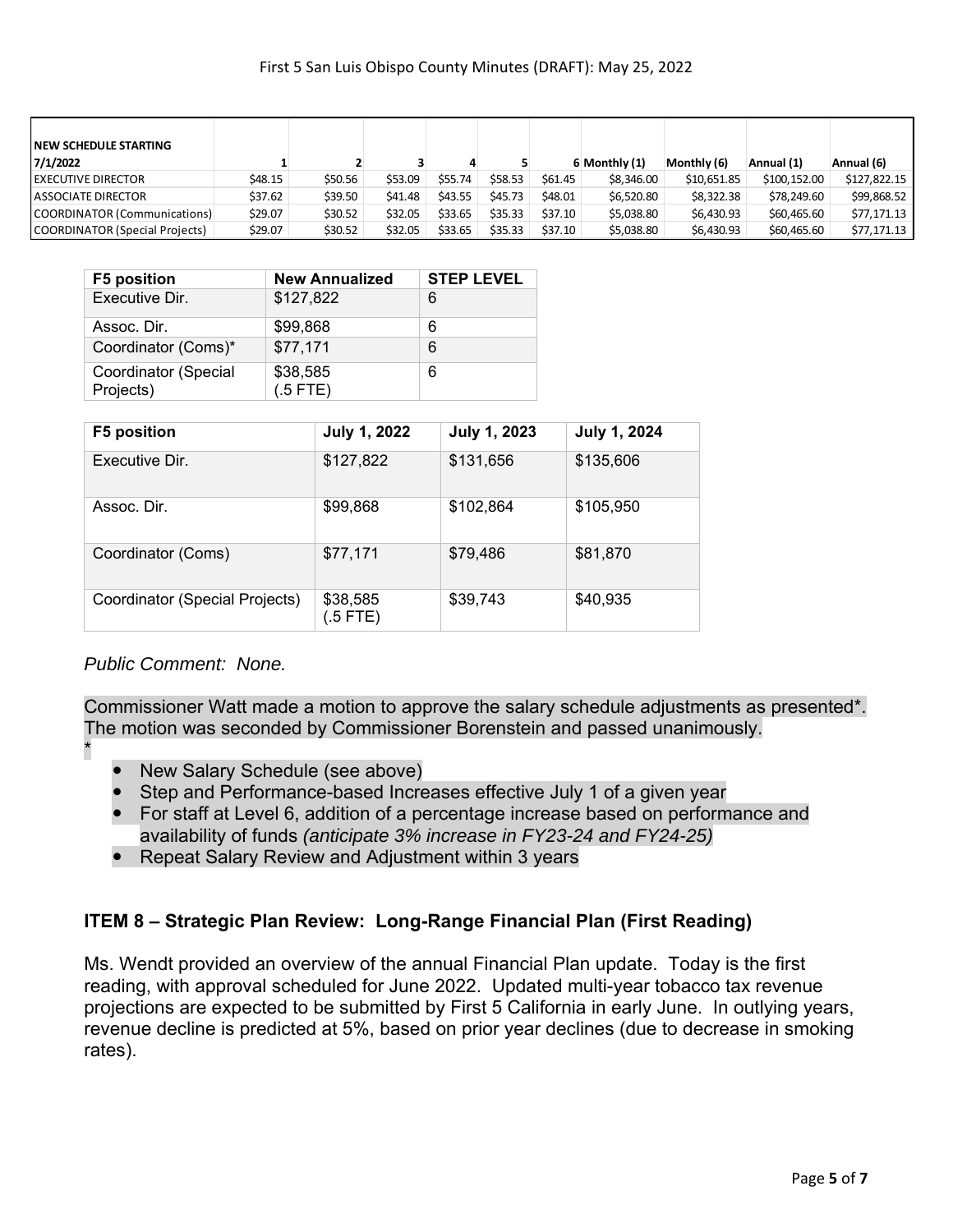Ms. Wendt reminded the Commission that the annual administrative budget and program allocations are built from the Long-Range Financial Plan.

Linda Belch – Can we look at the 15% rule? As we add programs, the admin costs. Also, what state advocacy is there with First 5?

Staff will clarify on statute vs. guidance.

Discussion:

Chair Brescia asked why long-range plan looks so far into the future. Why are we not focusing on 3-5 years. Ms. Wendt responded that this is an exercise to anticipate out past the exiting strategic plan and to budget with a view to future sustainability.

Commissioners discussed the 15% administrative cap and expressed that staff need the ability to effectively carry out their responsibilities to distribute and monitor investments. Commissioner Brescia pointed out that 15% is not listed in the statute. Ms. Wendt proposed conducting an update assessment of staff activities that are "program" vs. "administrative" according to First 5 CA guidelines.

Commissioner Belch raised a question re: the First 5 Association's role in advocating for additional state funding to support First 5 local work. Ms. Wendt responded that one pillar of the Association's strategic goals every year is on sustainability of the network. She also explained the Proposition 56 backfill as an example of supplemental state funding.

*Public Comment: None* 

# **ITEM 9– FY 2022-23 Draft Administrative Budget**

Ms. Wendt introduced the draft Administrative Budget for FY 2022-23. This is the first reading and the final budget will be presented for Commission approval at its June 2022 meeting. She highlighted several changes from the prior year:

- IT upgrades
- Office rent reduction
- Administrative increase due to salary increases
- Strategic planning consultation
- Office furniture upgrades

*Public Comment : None.*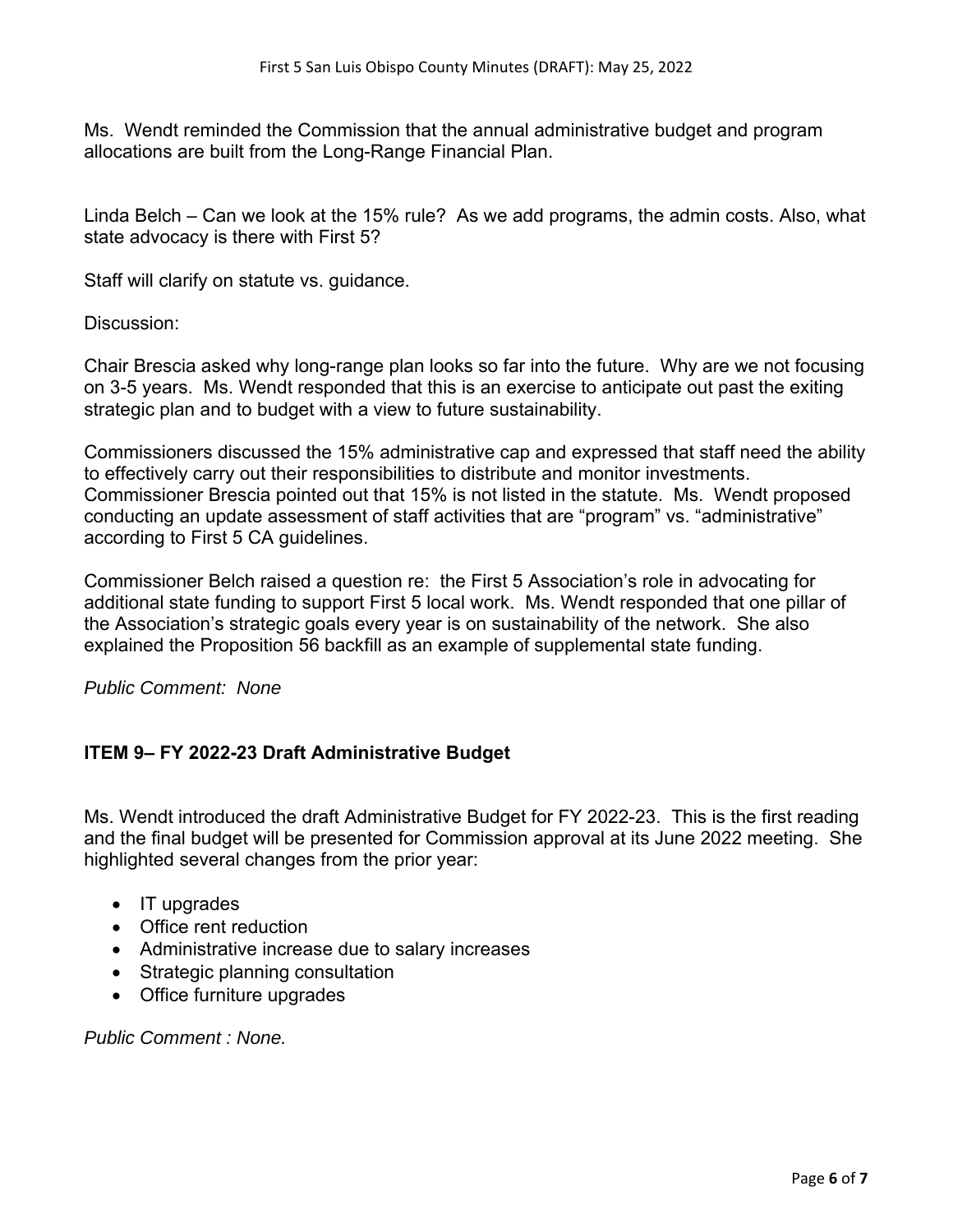Note: Following the final agenda item, Chair Brescia requested adding the following agenda items to the June and/or subsequent Commission meetings. He also requested adding a regular agenda item "Future Topics" that allows for Commissioner requests to be noted in the minutes.

- 1. Children and gun safety
- 2. ASQ and MHSA 3 by 3 as related to the First 5 Strategic Planning
- 3. More information on state level exploration re: funding beyond tobacco tax

Mr. Wells reminded Commissioners that Blues Baseball tickets are available and that First 5 staff and Commissioners are encouraged to attend the July 15 game. Commissioner Belch offered to distribute extra tickets to local foster families. Other Commissioners concurred with this plan.

**ITEM 10 – Adjourn** at 5:35 p.m.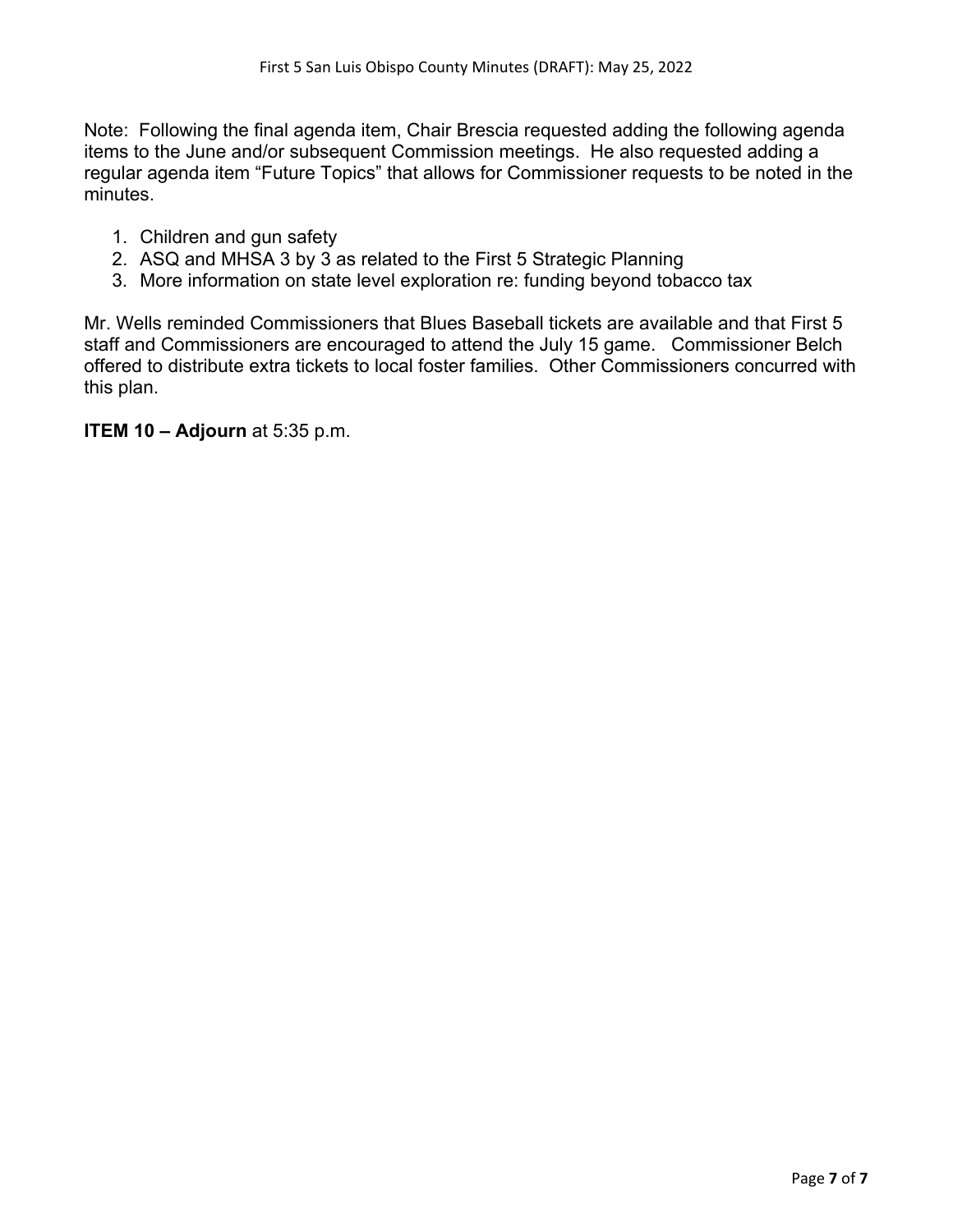

To: First 5 Commission of San Luis Obispo County

From: Wendy Wendt

Date: June 22, 2022

ITEM 3b: Contract Amendment Approval – Carsel Consulting Group for Evaluation Services

## **Recommended Action**

Approval of a two-year amendment to independent contractor agreement with Carsel Consulting Group for evaluation services. The period of the contract amendment will be from July 1, 2022 to June 30, 2024.

## **Background**

Currently First 5 San Luis Obispo County evaluation services are provided by Carsel Consulting Group. The current contract ends June 30, 2022, with an option to amend for an additional period of 24 months (2 years).

Carsel Consulting Group began providing evaluation services for First 5 in the current fiscal year. The three-consultant team, headed up by Becca Carsel, has successfully launched its work and looks forward to building on progress to date.

The agreement continues the business relationship between Carsel Consulting Group and First 5 San Luis Obispo County. The hourly rate (\$110) is unchanged from that charged previously. It should be noted the maximum annual amount "shall not exceed the amount of the annual evaluation budget listed in the approved Financial Plan Update (2% of budgeted program expenditures,), or such other amount as the Commission may determine in the financial plan for that period." For FY22-23, this amount is budgeted at \$40,000. The contract amount for FY23-24 will be finalized as part of the agency budgeting process in spring 2023.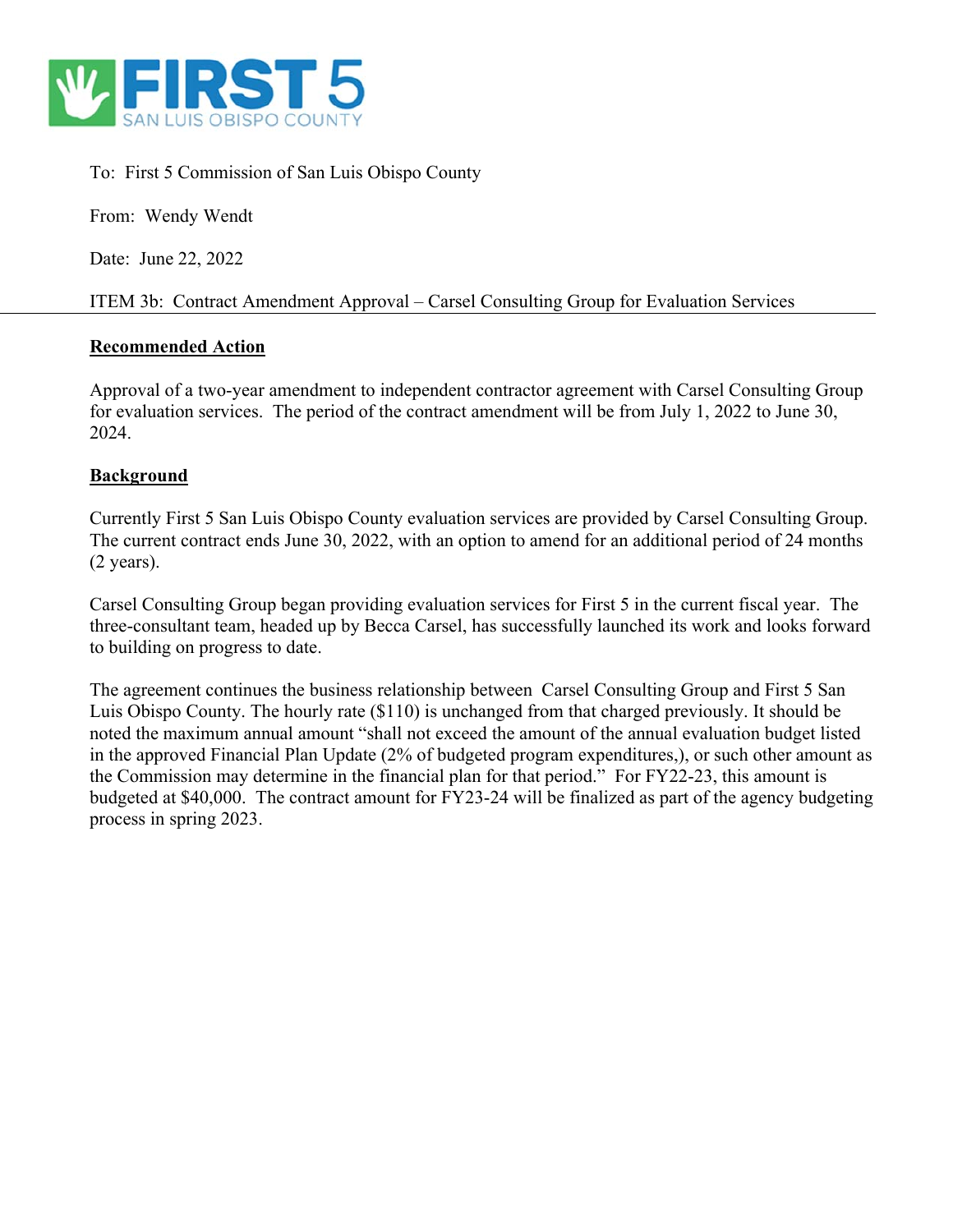#### **FIRST AMENDMENT TO CONSULTING AGREEMENT (EVALUATION SERVICES)**

This First Amendment to Consulting Agreement ("Amendment") is entered into on June 22, 2022, by and between the Children and Families Commission of San Luis Obispo County, a political subdivision of the State of California, pursuant to Health and Safety Code section 130140.1 ("the Commission"), whose address is 3220 South Higuera Suite 232, San Luis Obispo, CA 93401 and Carsel Consulting Group, an independent contractor with a principal place of business at 1443 9th Street Los Osos, CA 93402. ("the Contractor").

## **RECITALS**

WHEREAS, the parties to this Amendment entered into an Independent Contractor/ Consultant Agreement on June 24, 2021 (hereinafter "Contract") for the performance of evaluation services; and

 WHEREAS, the parties wish to extend the term of the Contract for an additional twentyfour (24) months and make other amendments to the Contract as specifically set forth below.

NOW THEREFORE, the parties agree as follows:

A. The term of the Contract set forth in Section 1.01 shall be extended twenty-four (24) months and shall expire on June 30, 2024.

B. Section 2.01 of the Contract shall be deleted in its entirety and replaced with the following:

2.01. Contractor agrees to providing the following services:

- Annual evaluation report development, including data collection, analysis, and writing. Presentation to First 5 Commission.
- Refinement of partner reporting instrument as needed.
- Annual refinement of Theory of Change with staff, with optional presentation to First 5 Commission.
- A targeted evaluation of network building, collective impact, advocacy, and other systems-level change efforts, as identified with First 5 staff. Development of instruments and analysis of data needed to support this evaluation inquiry. Reporting via short report and/or presentation or other agreed-upon communication device.
- A targeted evaluation of funded partner impacts, as identified with First 5 staff. This may include support for partner internal evaluation and/or external data collection and analysis. Reporting via short report and/or presentation or other agreed-upon communication device.
- Work with graphic designer as needed for public-facing documents.
- Provide any needed support with reporting to First 5 California.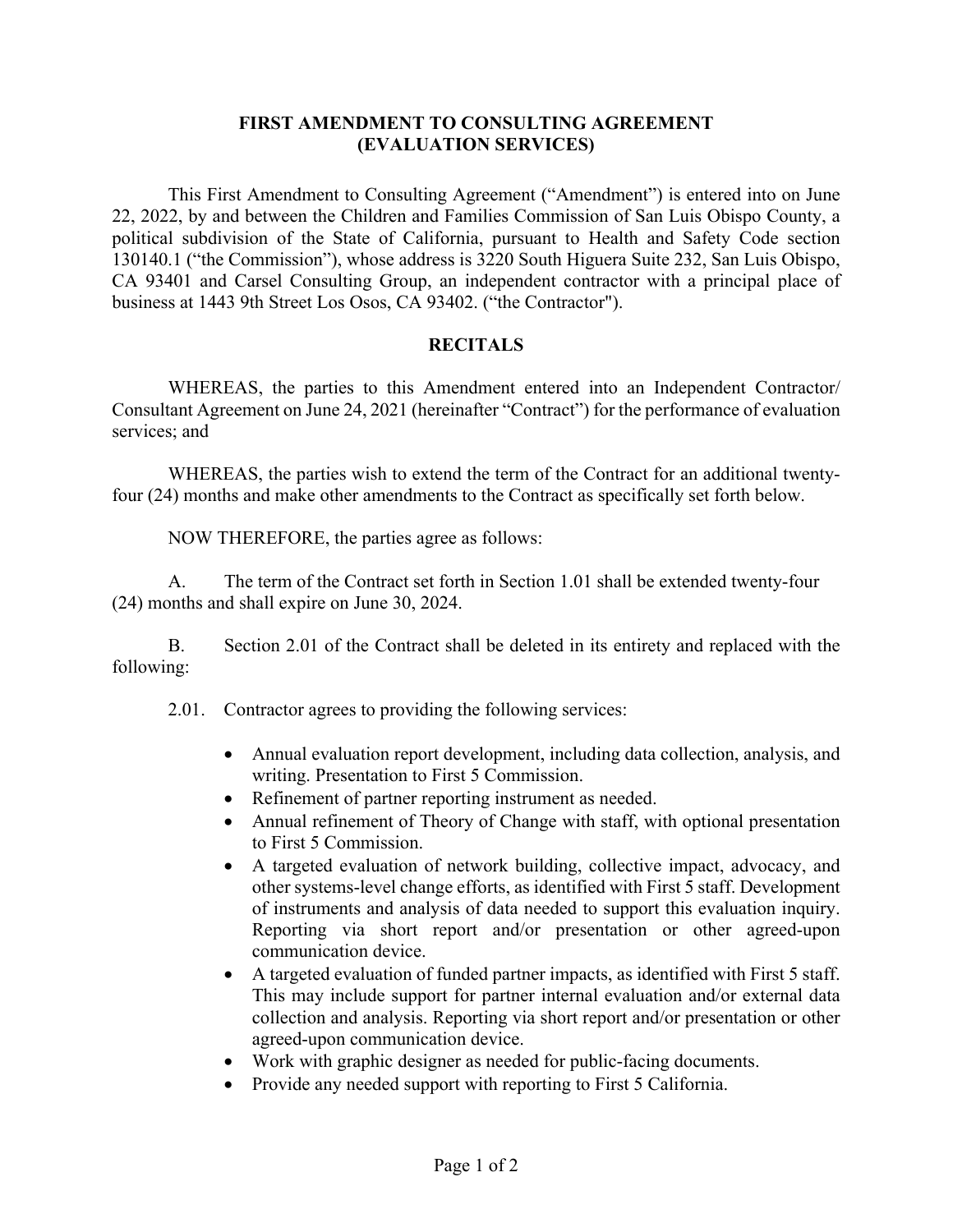Ms. Carsel will serve as the primary contact and will be available in person for meetings, presentations, and other face-to-face needs. The entire evaluation team will be available digitally using any teleconferencing platform. *Note: This description of services to be provided subject to change as needed by mutual agreement of the parties.*

C. Section 3.01 of the Contract shall be deleted in its entirety and replaced with the following

3.01 In consideration for the services to be performed by Contractor, the Commission agrees to pay to Contractor up to \$110.00 per hour (Rates vary by staff \$100-\$110 per hour). Notwithstanding the foregoing, total compensation shall not exceed the amount of the annual evaluation budget listed in the approved financial plan for the period (\$40,000 for FY22-23) or such other amount as the Commission may determine in the financial plan for that period.

 D. All other terms and conditions of the Contract shall remain the same and in full force and effect.

IN WITNESS WHEREOF, the parties have executed this Amendment as of the date first set forth herein.

> Concurred in by the Executive Director of the Children and Families Commission of San Luis Obispo County:

 $\mathbf{By:}$ 

Wendy Wendt, Executive Director Date

#### CHILDREN AND FAMILIES COMMISSION OF SAN LUIS OBISPO COUNTY

 $\mathbf{By:}$ James Brescia, Chairperson Date

Authorized by Commission Action on: June 22, 2022.

APPROVED AS TO FORM AND LEGAL EFFECT BY LEGAL COUNSEL FOR THE COMMISSION: Natalie Frye Laacke

 $\text{By:}$ 

Natalie Frye Laacke, Counsel for Commission Date

CONTRACTOR: Carsel Consulting Group

 $\text{By:}$ 

Becca Carsel Date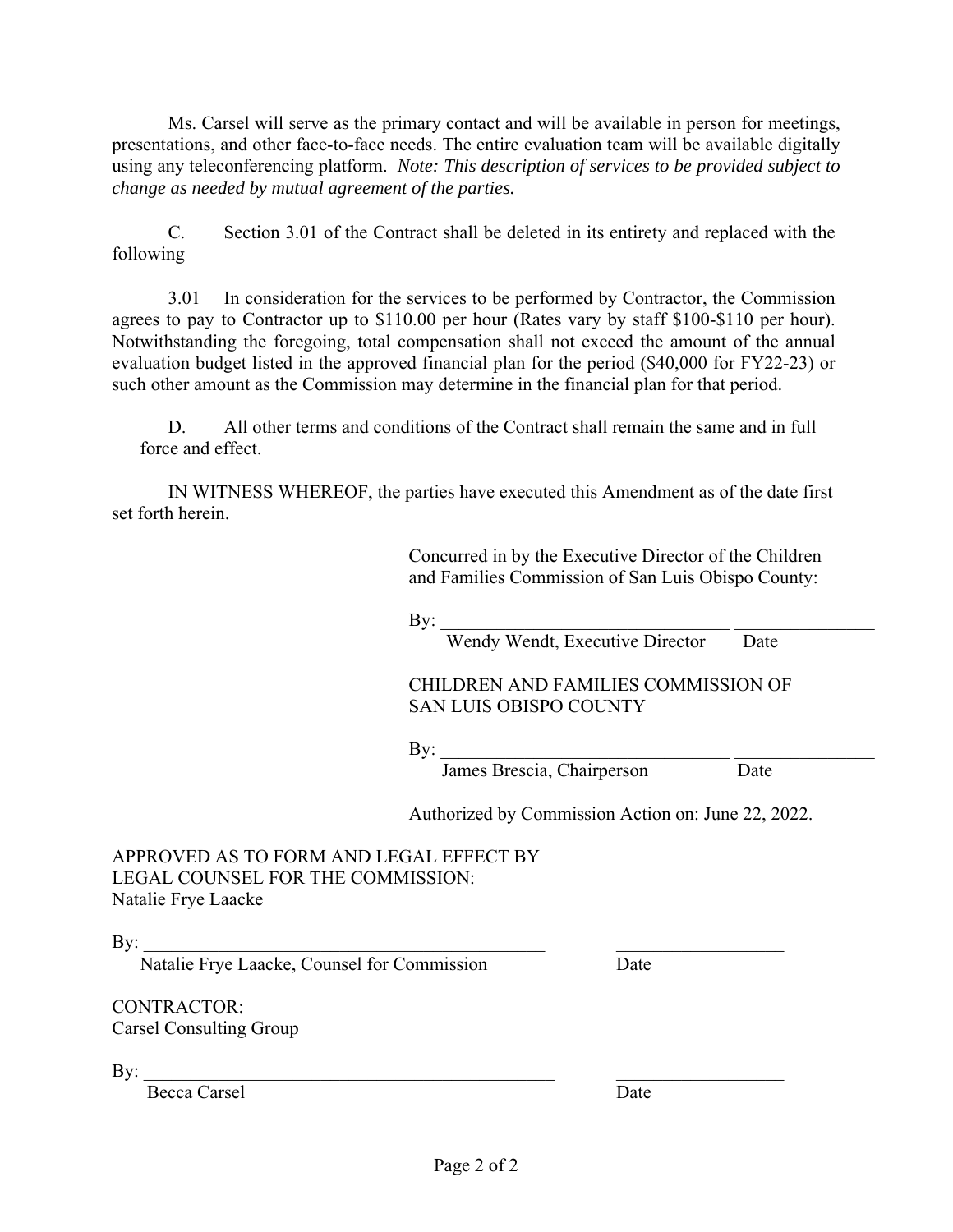

| To:   | First 5 Commission of San Luis Obispo County      |
|-------|---------------------------------------------------|
| From: | Wendy Wendt                                       |
| Date: | June 22, 2022                                     |
| Re:   | ITEM 4: Long-Range Financial Plan Update (Action) |

#### **Recommended Action**

Staff is submitting for approval the revised Long-Range Financial Plan. Commissioners reviewed this draft document at the May 2022 Commission meeting.

#### **Background: Revised Long-Range Financial Plan**

Each year the financial plan is revised and updated as part of the annual strategic planning review. The proposed revised plan is attached to this memo. Fiscal Year 2020-24 Strategic Plan Expenditures are highlighted. Memo notations referenced below are numbered on the far left of the Plan table.

#### **General Notations:**

Fiscal Years 2016-17, 2017-18, 2018-19, 2019-20 and 2020-21 reflect audited revenue and expenditure amounts and are included for historical reference. Current and future years reflect a combination of approved budgeted amounts and projected amounts as detailed below.

This revision of the Long-Range Financial Plan projects out through the end of the current 4-year Strategic Plan, plus one additional four-year cycles. The final year in the Plan establishes a practice of holding annual program expenditures below annual revenue, and aims to maintain a Fund Balance reserve totaling at least two years\* of total annual expenditures (Program and Administrative). Future updates of the Long-Range Financial Plan are recommended to sustain this practice. \*Note that the current draft falls shy of this goal by approximately \$600k. Staff seeks guidance from the Commission regarding options to achieve goal alignment.

#### **REVENUES:**

**Memo Notation 1:** The plan extends to Year 29 (Fiscal Year 2027-28) in order to demonstrate a long-view on projected operations. Projected revenue amounts for Fiscal Year 2021-22 through Fiscal Year 2025-26 match State Projections published in May 2021 (updated Projections are due end of May 2022). Projected revenue for Fiscal Years beyond 2025- 26 decreases annually by 5% (in anticipation that Proposition 10 revenues will continue to decline as the smoking rate declines).

**Memo Notation 2:** Interest revenue is projected at .75% of Fund Balance. This is a slight increase from the .3% projected percentage on prior Financial Plan updates, based on recent investment performance. However, it remains a conservative estimate well below the 2020-21 return of 1.0%.

**Memo Notation 3:** MAA revenues are anticipated remain in stable position near \$50,000 annually as First 5 staff continues to follow updated protocols for tracking and recording MAA-billable activities. First 5 SLO County maintains an annual \$50,000 MAA Contingency Fund to protect against liabilities of this nature (**Memo Notation 7**).

**Memo Notation 4:** For four years beginning in FY 2018-19, First 5 oversaw an MHSA-funded Innovations initiative. This project sunsets June 30, 2022.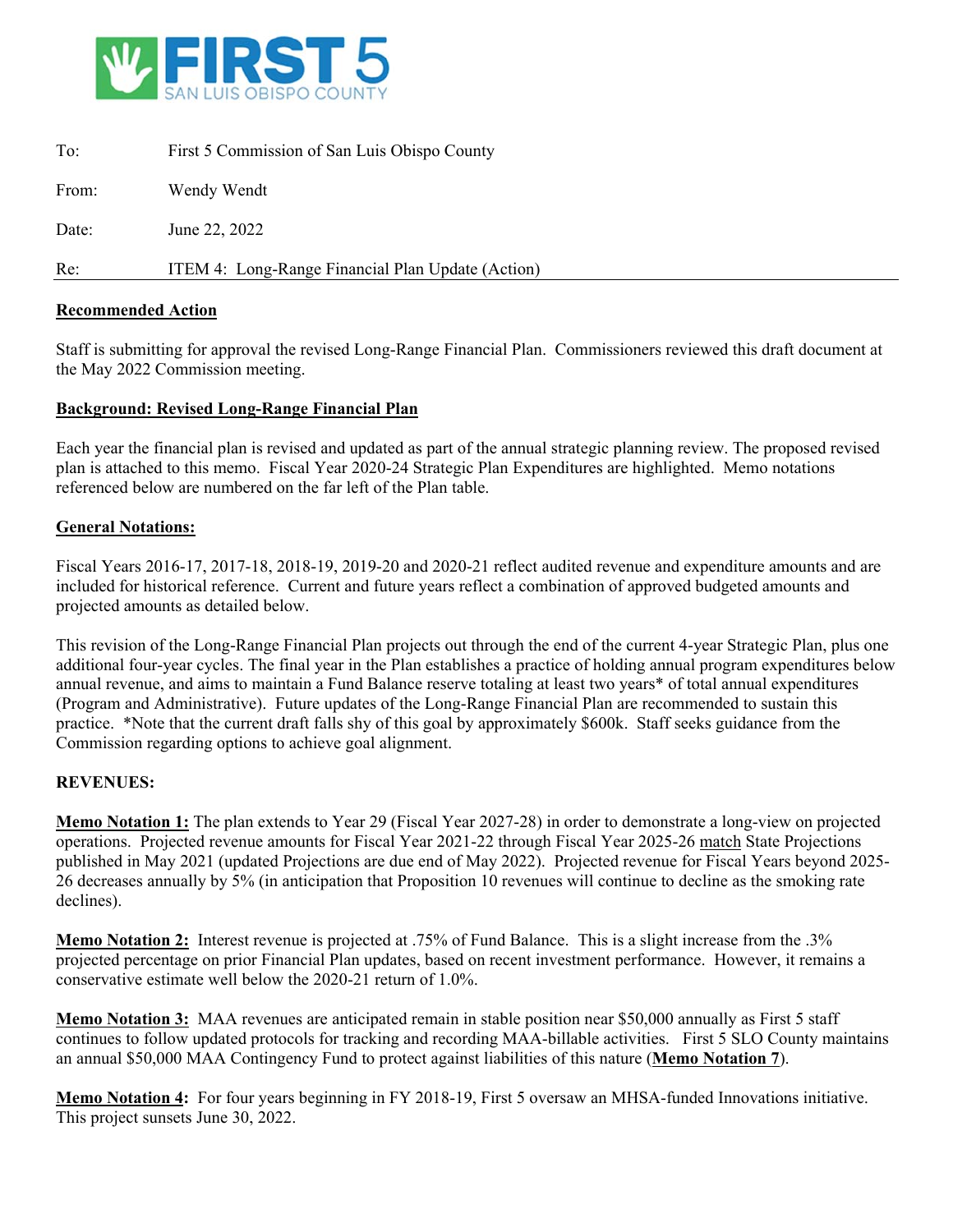

**Memo Notation 5:** Beginning in FY2021-22, the First 5 California IMPACT funding has been managed entirely through the County Office of Education, which has assumed the fiscal lead role for all county Quality Counts grants.

**Memo Notation 6**: Beginning in FY2021-22 and extending through FY2022-23, First 5 San Luis Obispo County is serving as fiscal lead on at Shared Services Alliance grant awarded through First 5 California. The implementation lead on this project is Community Action Partnership of SLO County (Child Care Resource Connection). The grant total over the two-year period is \$250,000. The current draft of the Long Range Plan includes the full amount (revenue and contracted expense) in FY22-23, given that as of this date CAPSLO has not yet billed for services rendered.

## **EXPENSES:**

**Memo Notation 7:** See Memo Notation 3 above re: MAA Contingency Fund.

**Memo Notation 8:** Under its Cal Pers Retirement Plan and in compliance with GASB 68, First 5 SLO County reports its proportional share of the state Cal PERS program long-term unfunded liability. A small portion of this liability is paid annually by First 5 SLO County, while the balance is a required liability line item on First 5 SLO County's Government-Wide Reporting Statement (part of its annual audit). However, only short-term liabilities are reported as part of the Fund Financial Statement (also included in the annual audit), which is the basis for First 5 SLO County's Long-Range Financial Plan. A \$100,000 expense has been included in the final year of the current Long-Range Financial Plan to account for this liability, while maintaining the Fund Balance figures per the Fund Financial Statement.

**Memo Notation 9:** 2016-20 Strategic Plan Priority Area expenses, approved in December 2015 and updated in audited with actuals through FY 2019-20, are included here for historical reference.

**Memo Notation 10:** Budgeted program contracts for FY 2020-21 and FY 2021-22 are notated by Priority Area. The remaining two years of the 2020-24 Strategic Plan include a total program contract amount of \$1,500,000 per year.

**Memo Notation 11:** A 5% contingency based on contracted programs was proposed and approved by the Commission in December 2015.

**Memo Notation 12:** First 5 SLO County has been tasked with coordinating a multi-year Child Care Study in partnership with the City of SLO, County of SLO, San Luis Coastal Unified School District and Cal Poly. Each of these partners contributed \$20,000 toward the effort. As of FY2022-23, \$30,000 remains to cover expenses related to this ongoing effort.

**Memo Notation 13:** A new program line item for Shared Services Alliance expenses has been added to the Long Range Financial Plan for FY2022-23, and includes all anticipated expenses (contract and operated) with the exception of personnel, which is included with the Administrative Budget "program personnel."

**Memo Notation 14:** Program staffing for advocacy and systems change work related to the We Are the Care Initiative, Help Me Grow, and other whole child-whole family initiatives has increased significantly in the past three years. Sustained staffing capacity and internal funding allocation for this work is recommended. Percentages of program-related staff time have been increased across positions to account for this systems-change focus of our work.

**Memo Notation 15:** At its March 2020 meeting, the First 5 Commission approved up to \$75,000 in emergency response funding during the COVID-19 pandemic. At its June 2020 meeting, the Commission approved this line item as an annual budgeted amount. Beginning in FY2022-23, this annual amount drops from \$75,000 to \$50,000 per year.

**Memo Notation 16**: The Evaluation Budget has been slightly modified since the May 2022 First Reading of the Long Range Financial Plan. This version has added Program Personnel/Operating to the 2% calculation, and more accurately reflects the Evaluation program's increased focus on tracking Theory of Change work involving First 5 staff.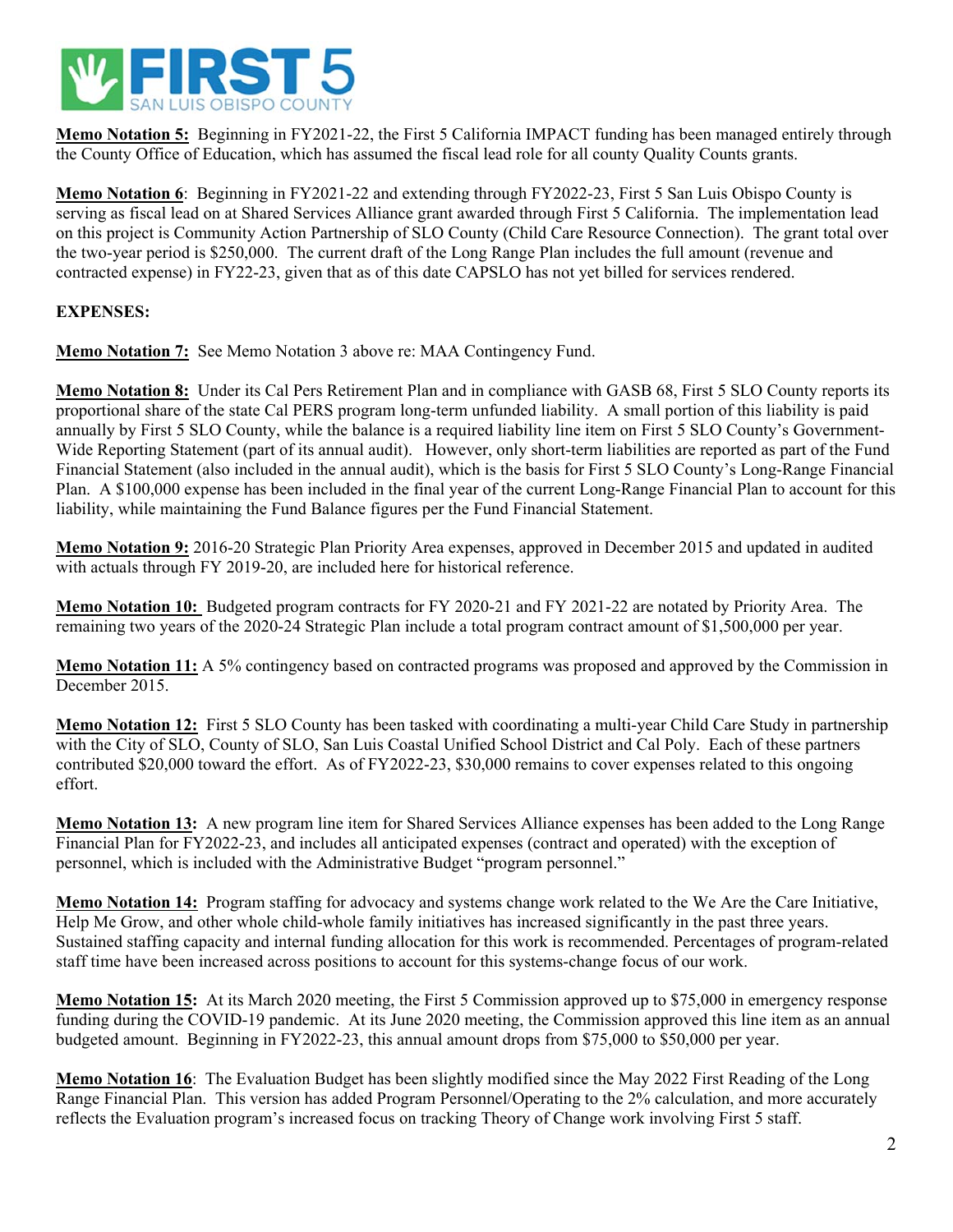

|    |                                                                                                                                               | <b>AUDITED</b>          | <b>AUDITED</b>           | <b>AUDITED</b>           | <b>AUDITED</b>          | <b>AUDITED</b>           | <b>BUDGETED</b>           | <b>PROPOSED</b>         |                         |                         |                         |                           |                               |  |
|----|-----------------------------------------------------------------------------------------------------------------------------------------------|-------------------------|--------------------------|--------------------------|-------------------------|--------------------------|---------------------------|-------------------------|-------------------------|-------------------------|-------------------------|---------------------------|-------------------------------|--|
|    | Long-Range Financial Plan                                                                                                                     | 2016-2017<br>Year 18    | 2017-2018<br>Year 19     | 2018-2019<br>Year 20     | 2019-2020<br>Year 21    | 2020-2021<br>Year 22     | 2021-2022<br>Year 23      | 2022-2023<br>Year 24    | 2023-2024<br>Year 25    | 2024-2025<br>Year 26    | 2025-2026<br>Year 27    | 2026-2027<br>Year 28      | 2027-2028<br>Year 29          |  |
|    |                                                                                                                                               |                         |                          |                          |                         |                          |                           |                         |                         |                         |                         |                           |                               |  |
|    | Fund Balance Beginning of Period                                                                                                              | 8,319,744               | 8,369,464                | 8,621,801                | 8,877,415               | 9,014,202                | 9,395,180                 | 8,748,423               | 8,045,054               | 7,174,868               | 6,457,355               | 5,642,546                 | 4,744,623                     |  |
|    |                                                                                                                                               |                         |                          |                          |                         |                          |                           |                         |                         |                         |                         |                           |                               |  |
|    | Prop 10 Tax Revenues actual to FY 2020-21 (budgeted 21-22, state projections                                                                  |                         |                          |                          |                         |                          |                           |                         |                         |                         |                         |                           |                               |  |
|    | through FY2025-26, then 5% annual decline projected for outlying years)                                                                       | 1,668,413               | 1,553,037                | 1,596,654                | 1,710,751               | 1,741,456                | 1,753,150                 | 1,594,376               | 1,412,998               | 1,404,231               | 1,323,010               | 1,256,860                 | 1,194,017                     |  |
|    | Interest Revenue (.75%)                                                                                                                       | 60,448                  | 111,400                  | 168,053                  | 172,951                 | 92,320                   | 64,816                    | 65,613                  | 60,338                  | 53,812                  | 48,430                  | 42,319                    | 35,585                        |  |
|    | TOTAL TAX/INTEREST REVENUE                                                                                                                    | 1,728,861               | 1,664,437                | 1,764,707                | 1,883,702               | 1,833,776                | 1,817,966                 | 1,659,989               | 1,473,336               | 1,458,043               | 1,371,440               | 1,299,179                 | 1,229,601                     |  |
|    | <b>OTHER REVENUE:</b>                                                                                                                         |                         |                          |                          |                         |                          |                           |                         |                         |                         |                         |                           |                               |  |
|    | MAA                                                                                                                                           | 9,603                   | 49,859                   | 68,390                   | 15,112                  | 65,477                   |                           |                         |                         |                         |                         |                           |                               |  |
|    | Other Revenue (grants, sponsorships, etc.)<br>MHSA INNOVATIONS                                                                                | 6,54'                   | 175                      | 12,511                   | 26,280<br>60,648        | 100,017<br>120,940       | 376,346                   |                         |                         |                         |                         |                           |                               |  |
|    | <b>IMPACT</b>                                                                                                                                 | 249,368                 | 560,062                  | 469,844                  | 622,665                 | 37,572                   |                           |                         |                         |                         |                         |                           |                               |  |
|    | <b>IMPACT HUB PAYMENTS</b>                                                                                                                    |                         | 28,28                    | 47,852                   | 42,204                  | 83,898                   |                           |                         |                         |                         |                         |                           |                               |  |
|    | First 5 CA Shared Services Alliance                                                                                                           |                         |                          |                          |                         |                          |                           | 250,000                 |                         |                         |                         |                           |                               |  |
|    | <b>TOTAL REVENUE</b>                                                                                                                          | 1,994,37                | 2,302,81                 | 2,363,304                | 2,650,611               | 2,241,680                | 2,194,312                 | 1,909,989               | 1,473,336               | 1,458,043               | 1,371,440               | 1,299,179                 | 1,229,601                     |  |
|    | TOTAL REVENUE PLUS BEGINNING BALANCE                                                                                                          | 10,314,117              | 10,672,278               | 10,985,105               | 11,528,026              | 11,255,882               | 11,589,492                | 10,658,412              | 9,518,389               | 8,632,91                | 7,828,795               | 6,941,725                 | 5,974,224                     |  |
|    | <b>CONTINGENCY FUND FOR MAA</b>                                                                                                               |                         |                          |                          |                         |                          | (50,000)                  |                         |                         |                         |                         |                           |                               |  |
|    | <b>UNFUNDED LIABILITY</b>                                                                                                                     |                         |                          |                          |                         |                          |                           |                         |                         |                         |                         |                           | (100,000)                     |  |
|    |                                                                                                                                               |                         |                          |                          |                         |                          |                           |                         |                         |                         |                         |                           |                               |  |
|    |                                                                                                                                               |                         |                          |                          |                         |                          |                           |                         |                         |                         |                         |                           |                               |  |
|    | 2016-2020 PRIORITY AREAS                                                                                                                      |                         |                          |                          |                         |                          |                           |                         |                         | (1,300,000)             | (1,300,000)             | (1,300,000)               | (1,300,000)                   |  |
|    | Perinatal Readiness<br>Family Strengthening                                                                                                   | (216, 899)<br>(180,233  | (229, 701)<br>(276, 384) | (235, 741)<br>(297, 491) | (227, 370)<br>(347,050) |                          |                           |                         |                         |                         |                         |                           |                               |  |
|    | Child Health and Development                                                                                                                  | (176, 632)              | (169, 024)               | (154, 143)               | (243, 597)              |                          |                           |                         |                         |                         |                         |                           |                               |  |
|    | Early Learning (Core Allocation)                                                                                                              | (571, 674)              | (378, 983)               | (400, 253)               | (378, 743)              |                          |                           |                         |                         |                         |                         |                           |                               |  |
|    |                                                                                                                                               |                         |                          |                          |                         |                          |                           |                         |                         |                         |                         |                           |                               |  |
|    |                                                                                                                                               |                         |                          |                          |                         |                          |                           |                         |                         |                         |                         |                           |                               |  |
|    | 10 2020-24 PRIORITY AREAS (Core Prop 10 Allocation)<br>Chlid Health and Development                                                           |                         |                          |                          |                         | (488, 419)               |                           | (1,500,000)             | (1,500,000)             |                         |                         |                           |                               |  |
|    | Early Larning                                                                                                                                 |                         |                          |                          |                         | (334, 957)               | (875, 370)<br>(215, 604)  |                         |                         |                         |                         | <b>ATTACHMENT:</b>        |                               |  |
|    | <b>Family Resilience</b>                                                                                                                      |                         |                          |                          |                         | (232, 295)               | (386, 566)                |                         |                         |                         |                         | <b>Draft Plan</b>         |                               |  |
|    | Unallocated                                                                                                                                   |                         |                          |                          |                         |                          | (22, 460)                 |                         |                         |                         |                         | ("FY 22-23")              |                               |  |
|    | 11 Program Contingency (5% of Priority Area Investment)                                                                                       |                         |                          |                          |                         |                          | (75,000)                  |                         |                         |                         |                         |                           |                               |  |
|    |                                                                                                                                               |                         |                          |                          |                         |                          |                           |                         |                         |                         |                         |                           |                               |  |
|    | First 5 Kits                                                                                                                                  | (1, 170)                | (1, 100)                 | (1, 100)                 | (2,605)                 | (1,843)                  | (2,500)                   |                         |                         |                         |                         |                           |                               |  |
|    | <b>MHSA</b>                                                                                                                                   |                         |                          |                          | (37, 186)               | (99, 137)                | (406, 579)                |                         |                         |                         |                         |                           |                               |  |
|    | Early Learning (IMPACT)                                                                                                                       | (299, 238)              | (456, 933)               | (476,676                 | (573, 601)              | (77,000)                 |                           |                         |                         |                         |                         |                           |                               |  |
|    | IMPACT Regional HUB Contracts                                                                                                                 |                         |                          |                          | (41, 806)               |                          |                           |                         |                         |                         |                         |                           |                               |  |
| 12 | Collaborative Child Care Study                                                                                                                |                         |                          |                          |                         | (28, 292)                |                           | (30,000)                |                         |                         |                         |                           |                               |  |
| 13 | Shared Services Alliance Contract (CAPSLO)                                                                                                    |                         |                          |                          |                         |                          |                           | (245, 310)              |                         |                         |                         |                           |                               |  |
|    |                                                                                                                                               |                         |                          |                          |                         |                          |                           |                         |                         |                         |                         |                           |                               |  |
| 16 | BASELINE EVALUATION EXPENSE 2% (approved 2012-13)                                                                                             | (34, 214)               | (32, 642)                | (30, 388)                | (35,022)                | (27,969)                 | (30,000)                  | (43, 673)               | (38, 880)               | (35, 496)               | (35, 613)               | (35, 731)                 | (35, 552)                     |  |
| 14 | SYSTEMS CHANGE/ADVOCACY AND POLICY EFFORTS                                                                                                    | (36, 555)               | (35, 512)                | (36, 897)                | (43, 575)               | (11, 819)                | (50,000)                  | (50,000)                | (50,000)                | (75,000)                | (75,000)                | (75,000)                  | (60,000)                      |  |
| 15 | <b>Emergency Response Funding</b>                                                                                                             |                         |                          |                          | (61, 438)               | (27, 300)                | (75,000)                  | (50,000)                | (50,000)                | (50,000)                | (50,000)                | (50,000)                  | (50,000)                      |  |
|    | SPONSORSHIPS<br><b>TOTAL PROGRAM EXPENSE</b>                                                                                                  | (3, 100)<br>(1,519,715) | (2,600)<br>(1,582,879)   | (8,800)<br>(1,641,489)   | (2,500)<br>(1,994,493)  | (2,000)<br>(1, 331, 031) | (10,000)<br>(2, 199, 079) | (10,000)<br>(1,928,983) | (10,000)<br>(1,648,880) | (10,000)<br>(1,470,496) | (10,000)<br>(1,470,613) | (10,000)<br>(1, 470, 731) | (10,000)<br>(1, 555, 552)     |  |
|    |                                                                                                                                               |                         |                          |                          |                         |                          |                           |                         |                         |                         |                         |                           |                               |  |
|    | <b>ADMINISTRATION:</b>                                                                                                                        |                         |                          |                          |                         |                          |                           |                         |                         |                         |                         |                           |                               |  |
|    | BASELINE: Proposed 2022-3 budget, 1.5% increase in FY23-24 and after to<br>account for performance and step-based salary increases, and other |                         |                          |                          |                         |                          |                           |                         |                         |                         |                         |                           |                               |  |
|    | potential inflationary costs                                                                                                                  |                         |                          |                          |                         |                          |                           |                         |                         |                         |                         |                           |                               |  |
|    | Program Personnel and Program Operating Expense                                                                                               | (219, 647)              | (265, 989)               | (261, 892)               | (275, 703)              | (275, 703)               | (378, 834)                | (378, 347)              | (384, 022)              | (389, 783)              | (395, 629)              | (401, 564)                | (407, 587)                    |  |
|    | Administrative Personnel and Operating Expense                                                                                                | (205, 29)               | (201, 609)               | (231, 280)               | (243, 628)              | (253,968)                | (263, 156)                | (306, 028)              | (310, 618)              | (315, 278)              | (320,007)               | (324, 807)                | (329, 679)                    |  |
|    | TOTAL ADMINISTRATION:                                                                                                                         | (424, 938)              | (467, 598)               | (493, 172)               | (519, 331)              | (529, 671)               | (641, 990)                | (684, 375)              | (694, 641)              | (705,060)               | (715, 636)              | (726, 371)                | (737, 266)                    |  |
|    | <b>TOTAL EXPENSE</b>                                                                                                                          | (1,944,653)             | (2,050,477)              | (2, 134, 661)            | (2,513,824)             | (1,860,702)              | (2,841,069)               | (2,613,358)             | (2, 343, 521)           | (2, 175, 556)           | (2, 186, 249)           | (2, 197, 102)             | (2, 292, 818)                 |  |
|    |                                                                                                                                               |                         |                          |                          |                         |                          |                           |                         |                         |                         |                         |                           |                               |  |
|    | Remaining Fund Balance End of period                                                                                                          | 8,369,464               | 8,621,801                | 8,877,415                | 9,014,202               | 9,395,180                | 8,748,423                 | 8,045,054               | 7,174,868               | 6,457,355               | 5,642,546               | 4,744,623                 | 3,681,406                     |  |
|    | Administrative 9                                                                                                                              | 10.56%                  | 9.83%                    | 10.83%                   | 9.69%                   | 13.65%                   | 9.26%                     | 11.71%                  | 13.25%                  | 14.49%                  | 14.64%                  | 14.78%                    | 14.38%                        |  |
|    |                                                                                                                                               |                         |                          |                          |                         |                          |                           |                         |                         |                         |                         |                           |                               |  |
|    | Direct Program Investment to Total Expenses                                                                                                   | 78%                     | 77%                      | 77%                      | 79%                     | 72%                      | 77%                       | 74%                     | 70%                     | 68%                     | 67%                     | 67%                       | 68%                           |  |
|    |                                                                                                                                               |                         |                          |                          |                         |                          |                           |                         |                         |                         |                         |                           | 6-22-2022 DRAFT               |  |
|    |                                                                                                                                               |                         |                          |                          |                         |                          |                           |                         |                         |                         |                         |                           | <b>ASSUMPTION: FLAVOR BAN</b> |  |
|    |                                                                                                                                               |                         |                          |                          |                         |                          |                           |                         |                         |                         |                         |                           |                               |  |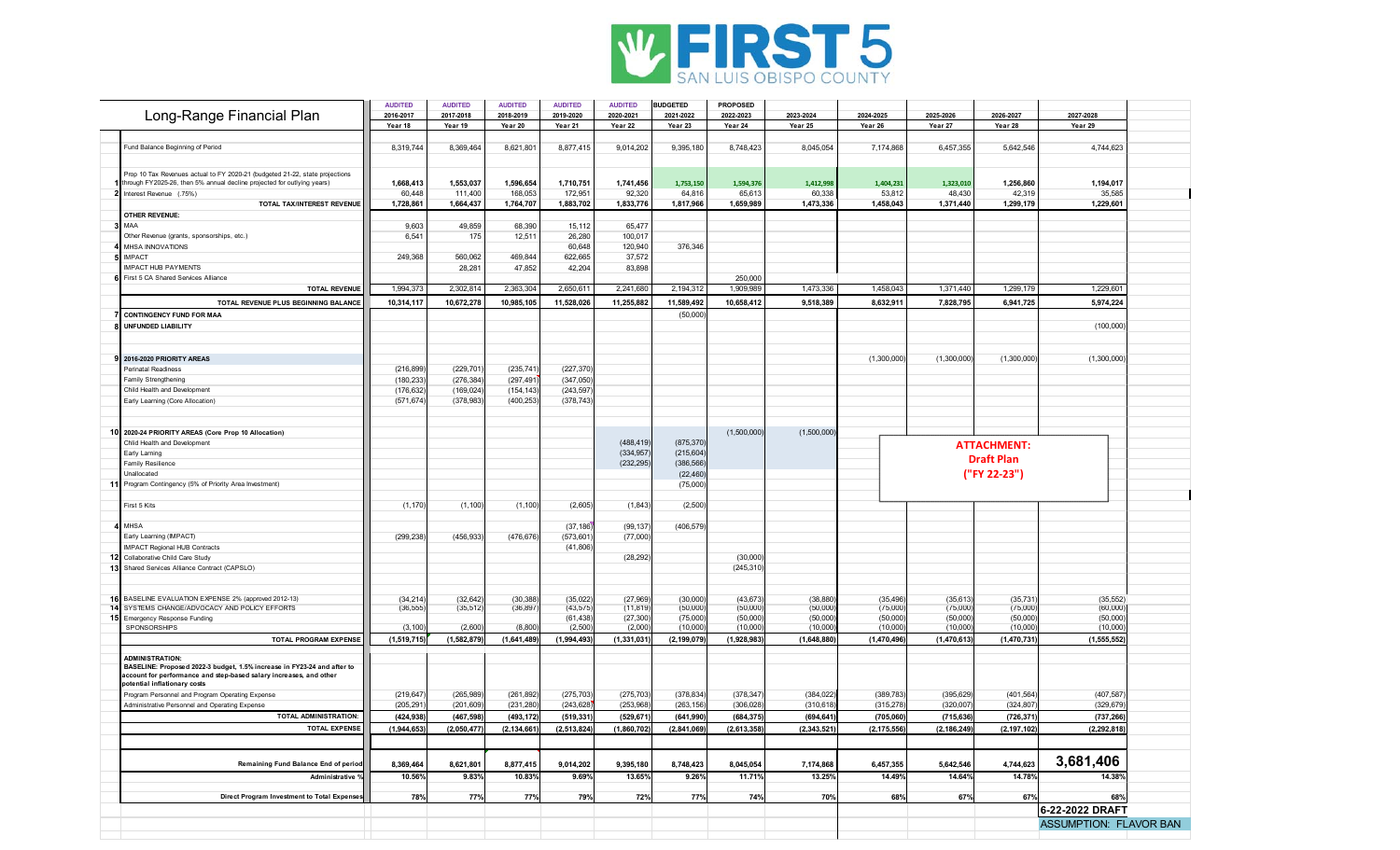

| Re:   | ITEM 5: FY 2022-23 Proposed Administrative Budget |
|-------|---------------------------------------------------|
| Date: | June 22, 2022                                     |
| From: | Wendy Wendt                                       |
| To:   | First 5 Commissioners of San Luis Obispo County   |

#### **Recommended Action**

Staff is requesting Commission approval of the proposed Administrative Budget for Fiscal Year 2022-23. A draft of this budget received first review from Commisioners at its May 25, 2022 meeting.

#### **PROPOSED ADMINISTRATIVE BUDGET FOR FISCAL YEAR 2022-23 (Attachment 1)**

Staff recommends a total administrative budget in the amount of \$684,375 for FY 2022-23. This amount is included in the Commission's Long Range Financial Plan (draft pending approval Item 4 at this meeting).

The recommended amount represents an organizational structure that includes three full-time staff (Executive Director, Associate Director, Communications and Outreach Coordinator), and one 20 hours per week (.5 FTE) Special Projects Coordinator (We Are the Care and Other Systems Change Projects). Two personnel-related updates anticipated for FY2022-23 contribute to an anticipated increase in the proposed Administrative Budget. First, the Communications and Outreach Coordinator will be moving to a full-time salaried role beginning July 1 (from a current hourly role at .85 FTE). Second, staff salaries across the board are due to increase on July 1 due to an equity adjustment developed by the Commission Ad Hoc Personnel Committee (Commissioners Brescia, Belch, Executive Director Wendy Wendt) and approved by the Commission on May 25, 2022.

The proposed budget also includes a contingency amount of \$20,000 (approximately 3%) to provide for unforeseen expenses related to future needs. Contingency items may include any other unforeseen expenses related to increased costs for various new professional service contracts.

In accordance with the proposed Financial Plan, a total of \$1,928,983 has been projected for program and evaluation expense, plus \$378,347 in program-related personnel/operating costs, totaling \$2,307,330. Total operating expense is projected at \$2,613,358.

The projected administrative expense of 11.7% is within the Commission's established maximum of 15%.

Additional notes appear as "Comments" in the far right column of the attached 2022-23 Budget Draft.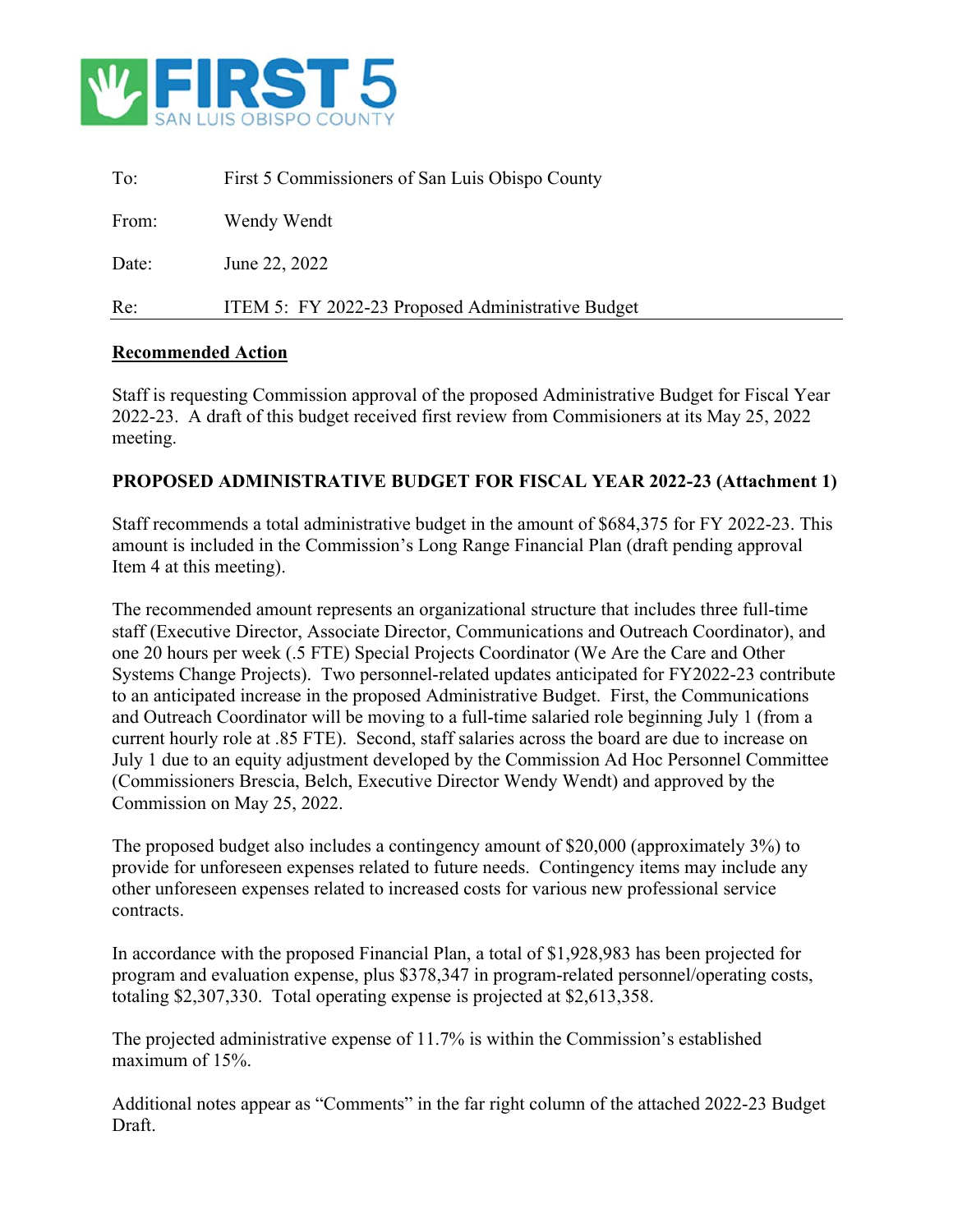

| <b>ATTACHMENT 1</b>                                                               |                                                                        |                                                                     |                                |                                                                                                          |  |  |  |  |  |
|-----------------------------------------------------------------------------------|------------------------------------------------------------------------|---------------------------------------------------------------------|--------------------------------|----------------------------------------------------------------------------------------------------------|--|--|--|--|--|
|                                                                                   |                                                                        | First 5 San Luis Obispo County 2022-23 Budget (DRAFT June 22, 2022) |                                |                                                                                                          |  |  |  |  |  |
|                                                                                   |                                                                        |                                                                     |                                |                                                                                                          |  |  |  |  |  |
| Prop 10 Expenditures                                                              | 2021-22 Proposed<br>Administrative<br><b>Budget (adjusted</b><br>12/21 | 2022-23 Proposed<br><b>Administrative Budget</b>                    | Variance                       | Comments                                                                                                 |  |  |  |  |  |
| <b>Salaries</b>                                                                   | 318,459                                                                | 343,447                                                             | 24,988                         | Updated Salary Schedule slated for approval 5/25/22; 4 staff<br>members @ total 3.5 FTE                  |  |  |  |  |  |
| <b>Benefits</b>                                                                   | 141,423                                                                | 157,379                                                             | 15,956                         | computed at 40% for all; includes \$20,000 toward PERS<br>Unfunded Accrued Liability                     |  |  |  |  |  |
| <b>Cell Phone Stipend</b>                                                         |                                                                        | 1,800                                                               | 1,800                          | \$30/month per employee                                                                                  |  |  |  |  |  |
| <b>Sub-Total Salary and Benefits</b>                                              | 459,882                                                                | 502,626                                                             | 42,744                         |                                                                                                          |  |  |  |  |  |
|                                                                                   |                                                                        |                                                                     |                                |                                                                                                          |  |  |  |  |  |
| <b>Professional Services</b>                                                      |                                                                        |                                                                     |                                |                                                                                                          |  |  |  |  |  |
| Payroll Services                                                                  | 3,510                                                                  | 3,510                                                               | ÷.                             | \$130 x 26 pay periods                                                                                   |  |  |  |  |  |
| Legal Services                                                                    | 23,500                                                                 | 20,000                                                              | (3,500)                        | Based on prior year                                                                                      |  |  |  |  |  |
| Outside Auditor                                                                   | 8,000                                                                  | 8,225                                                               | 225                            | per estimate provided by auditor applicant                                                               |  |  |  |  |  |
| Public Health MAA Fee                                                             | 5,000                                                                  | 5,000                                                               |                                | fee = 10% of MAA invoice amount as per contract with Public<br>Health (est. \$50000)                     |  |  |  |  |  |
| Cal PERS GASB 68 Valuation Fee                                                    |                                                                        |                                                                     |                                |                                                                                                          |  |  |  |  |  |
|                                                                                   | 700                                                                    | 700                                                                 | $\overline{\phantom{a}}$       | IT Upgrade scheduled for 2022 + regular maintenance                                                      |  |  |  |  |  |
| <b>IT Services</b>                                                                | 15,000                                                                 | 15,000                                                              |                                | (postponed in prior year due to pandemic)                                                                |  |  |  |  |  |
| Bookkeeping                                                                       | 5,000                                                                  | 5,000                                                               | $\sim$                         | <b>Fiscal Reporting Analysis</b>                                                                         |  |  |  |  |  |
|                                                                                   |                                                                        |                                                                     |                                |                                                                                                          |  |  |  |  |  |
| Consultation (DEI, Strat Planning)                                                | 7,000                                                                  | 10,000                                                              | 3,000                          | includes design of strat planning process, DEI integration                                               |  |  |  |  |  |
| <b>Sub-Total Professional Services</b>                                            | 67,710                                                                 | 67,435                                                              | (275)                          |                                                                                                          |  |  |  |  |  |
|                                                                                   |                                                                        |                                                                     |                                |                                                                                                          |  |  |  |  |  |
| <b>Services and Supplies</b>                                                      |                                                                        |                                                                     |                                |                                                                                                          |  |  |  |  |  |
| <b>Computer Supplies</b>                                                          | 1,000                                                                  | 1,000<br>2,000                                                      | $\overline{\phantom{a}}$<br>÷. | software, other accessories; computer upgrades                                                           |  |  |  |  |  |
| Copy/Printing<br>Food                                                             | 2,000<br>1,000                                                         | 1,000                                                               | à.                             |                                                                                                          |  |  |  |  |  |
| Insurance                                                                         | 4,000                                                                  | 5,000                                                               | 1,000                          | liability/property/crime                                                                                 |  |  |  |  |  |
| Maintenance Contracts                                                             | 300                                                                    | 150                                                                 |                                | copier maintenance; majority of expense now under Significant<br>(150) Value Purchase (new copier lease) |  |  |  |  |  |
| Memberships                                                                       | 6,000                                                                  | 5,000                                                               |                                | State Association dues, Children Services Network support,<br>(1,000) Chamber Dues (SLO, PR, S County)   |  |  |  |  |  |
| Office Expense                                                                    | 3,000                                                                  | 2,000                                                               | (1,000)                        |                                                                                                          |  |  |  |  |  |
| County Auditing Services                                                          | 8,393                                                                  | 8,720                                                               | 327                            | 2022-23 agreement                                                                                        |  |  |  |  |  |
| Postage                                                                           | 100                                                                    | 100                                                                 | ÷.                             |                                                                                                          |  |  |  |  |  |
| Registration/Training                                                             | 3,000                                                                  | 3,000                                                               |                                | attendance at state meetings, staff summits, professional<br>development activities, staff tech training |  |  |  |  |  |
| Rent/Utilities                                                                    | 45,072                                                                 | 37,344                                                              | (7, 728)                       | Rent Reduction for 2022-23                                                                               |  |  |  |  |  |
|                                                                                   |                                                                        |                                                                     |                                | reserved for 7-10 year old equipment (e.g. printers; office                                              |  |  |  |  |  |
| Significant Value Purchase                                                        | 9,000                                                                  | 12,000                                                              |                                | furniture, computers, etc.) - new computers and furniture<br>3,000 scheduled for purchase                |  |  |  |  |  |
|                                                                                   |                                                                        |                                                                     |                                |                                                                                                          |  |  |  |  |  |
| Special Dept. Expense                                                             | 10,533                                                                 | 9,000                                                               | (1, 533)                       | Outreach and Promotion Materials; special event costs                                                    |  |  |  |  |  |
| Phone/Data/Internet Access                                                        |                                                                        |                                                                     |                                |                                                                                                          |  |  |  |  |  |
|                                                                                   | 5,000                                                                  | 5,000                                                               |                                | \$200/mo. (Cable and phones); anticipated tech upgrade                                                   |  |  |  |  |  |
| <b>Travel Expenses</b>                                                            | 3,000                                                                  | 3,000                                                               |                                | out-of-county meetings & conferences, in-county employee<br>mileage                                      |  |  |  |  |  |
| Contingency                                                                       | 13,000                                                                 | 20,000                                                              | 7,000                          | 3.1% of Administrative budget.                                                                           |  |  |  |  |  |
| <b>Sub-Total Services and Supplies</b>                                            | 114,398                                                                | 114,314                                                             | (84)                           |                                                                                                          |  |  |  |  |  |
|                                                                                   |                                                                        |                                                                     |                                |                                                                                                          |  |  |  |  |  |
| <b>Administrative Expense</b>                                                     | 641,990                                                                | 684,375                                                             | 42,385                         | based on 2016-28 financial plan                                                                          |  |  |  |  |  |
| Less: Program Related Admin                                                       | (378, 834)                                                             | (378, 347)                                                          | 487                            | based on 2016-28 financial plan                                                                          |  |  |  |  |  |
| <b>Total Administrative Expense</b>                                               | 263,156                                                                | 306,028                                                             | 42,872                         |                                                                                                          |  |  |  |  |  |
|                                                                                   |                                                                        |                                                                     |                                |                                                                                                          |  |  |  |  |  |
| <b>Program &amp; Evaluation Expense</b>                                           | 2,199,079                                                              | 1,928,983                                                           | (270,096)                      | based on financial plan - decrease due to end of MHSA grant                                              |  |  |  |  |  |
| Plus: Program Related Admin                                                       | 378,834                                                                | 378,347                                                             | (487)                          |                                                                                                          |  |  |  |  |  |
| <b>Total Program &amp; Evaluation Expense</b><br><b>Administrative Percentage</b> | 2,577,913<br>9.26%                                                     | 2,307,330<br>11.71%                                                 | (270, 583)                     |                                                                                                          |  |  |  |  |  |
|                                                                                   |                                                                        |                                                                     |                                |                                                                                                          |  |  |  |  |  |
| <b>Total Operating Expense</b>                                                    | 2,841,069                                                              | 2,613,358                                                           | (227, 711)                     |                                                                                                          |  |  |  |  |  |
|                                                                                   |                                                                        |                                                                     |                                |                                                                                                          |  |  |  |  |  |